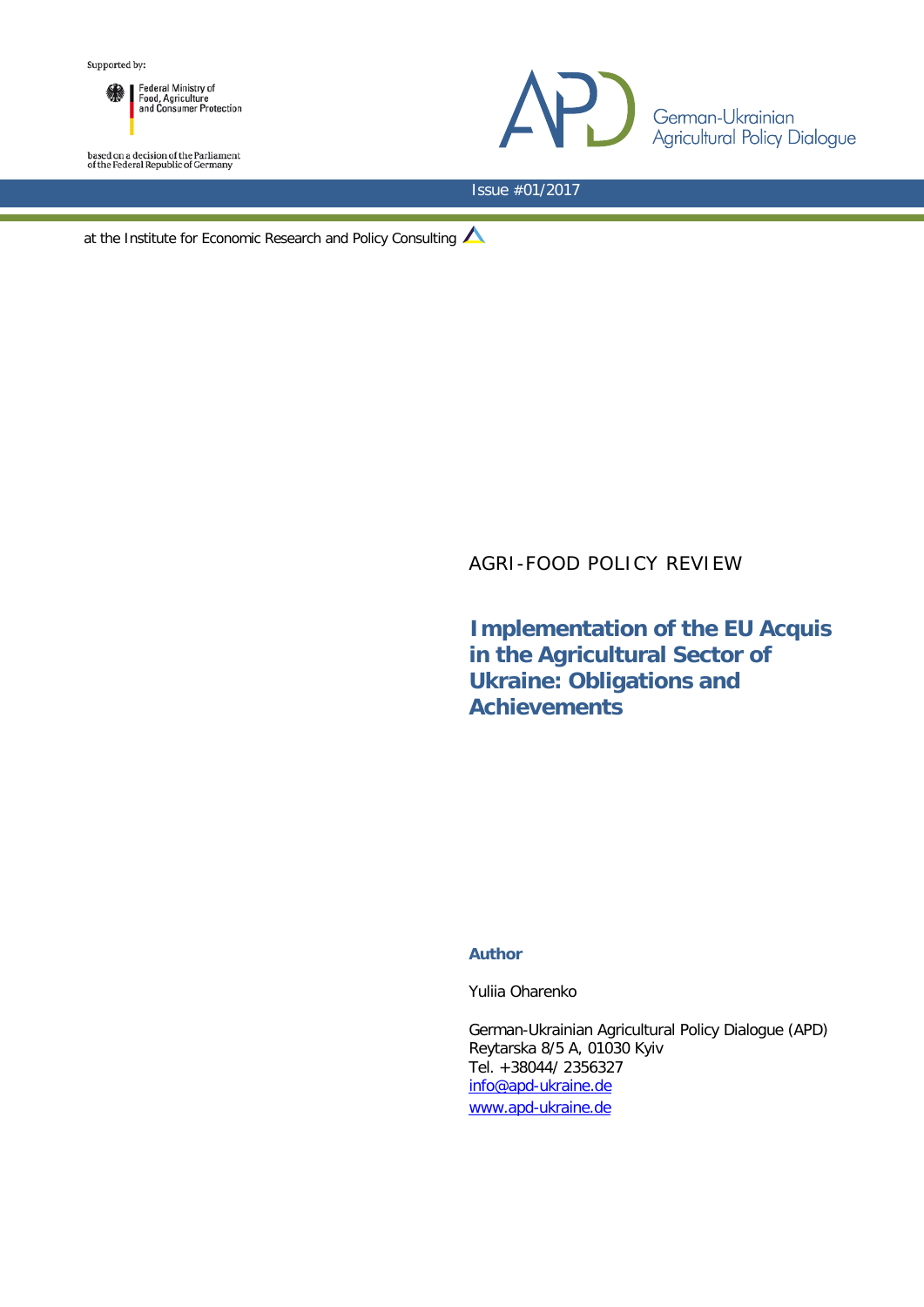**Association Agreement signed between the EU and Ukraine lists 59 EU directives and regulations related to agricultural sector and rural development to be implemented into national legislation of Ukraine. Moreover, a large number of technical regulations on sanitary and phytosanitary measures are yet to be transposed into national law.** 

**Although the Association Agreement does not contain specific timeframes, Government of Ukraine took an obligation to complete approximation of national legislation to the EU one by 2017.** 

**Implementation plans developed by the Ministry of Agrarian Policy and Food constitute a firm basis for approximation of national legislation with the EU** acquis**. However, only several laws focused specifically on legislative approximation were approved by the Verkhovna Rada (Parliament) as of beginning of 2017.** 

### Provisions of the Association Agreement

Provisions for approximation of national legislation in the agricultural sector (including fisheries) with the EU *acquis* are laid down in chapters 17-18 of Title V (Economic and Sector Co-operation). According to Article 403 of the Association Agreement, "The Parties shall cooperate to promote agricultural and rural development, in particular through gradual approximation of policies and legislation". It is further stated in Article 405 that "[…] the Parties shall support gradual approximation to the relevant EU law and regulatory standards, in particular those as listed in Annex XXXVIII to this Agreement". In turn, Annex XXXVIII lists 59 directives and regulations, which are classified on the following categories:

- quality assurance (7 regulations specifying procedures for protection of geographical indications of origin, guaranteed traditional composition and production methods of agricultural and food products, common organization of the wine market and control of the wine sector);
- <span id="page-1-0"></span>organic farming (3 regulations, which define rules on production, labelling and imports of organic products);
- genetically modified crops (1 recommendation on approaches to ensure the co-existence of genetically modified crops with conventional and organic farming);
- biodiversity (1 regulation establishing a Community programme on the conservation, characterisation, collection and use of genetic resources in agriculture);
- marketing standards for plants, seeds of plants, products derived from plants, fruits and vegetables (33 directives and regulations establishing rules for marketing and certification of specific products as well as market organisation);
- marketing standards for live animals and animal products (14 directives and regulations setting marketing standards for certain animal products as well as rules for markets organisation).

Chapter 18 includes provisions for bilateral cooperation in the areas of fisheries and maritime policy to ensure sustainable management and conservation of living aquatic resources.

EU regulations related to food safety, sanitary and phytosanitary management issues constitute a large body of legislation. These are not listed in Chapter 4 Title IV (Trade and trade-related matters) but it is stated in the Annex V that Ukraine should develop a comprehensive strategy on implementation of relevant legislation. Considering that Ukraine is a party of the WTO and a number of international conventions related to sanitary and phytosanitary measures, many international standards have already been adopted<sup>1</sup>. However, a lot of specific EU regulations are still to be implemented.

Exact time frame for legislative approximation is not specified in the Association Agreement. In particular, it is stated in the Annex XXXVIII that listed EU regulations "constitute the legislative references when gradual approximation of legislation in a specific sector or product is considered by the Ukrainian side". Next section describes legislative basis established for the implementation of the EU acquis in the agricultural sector of Ukraine.

<u>.</u>

<sup>1</sup> http://minagro.gov.ua/themes/garland/pdf/1.1%20Basic%20m aterial%20ENG.pdf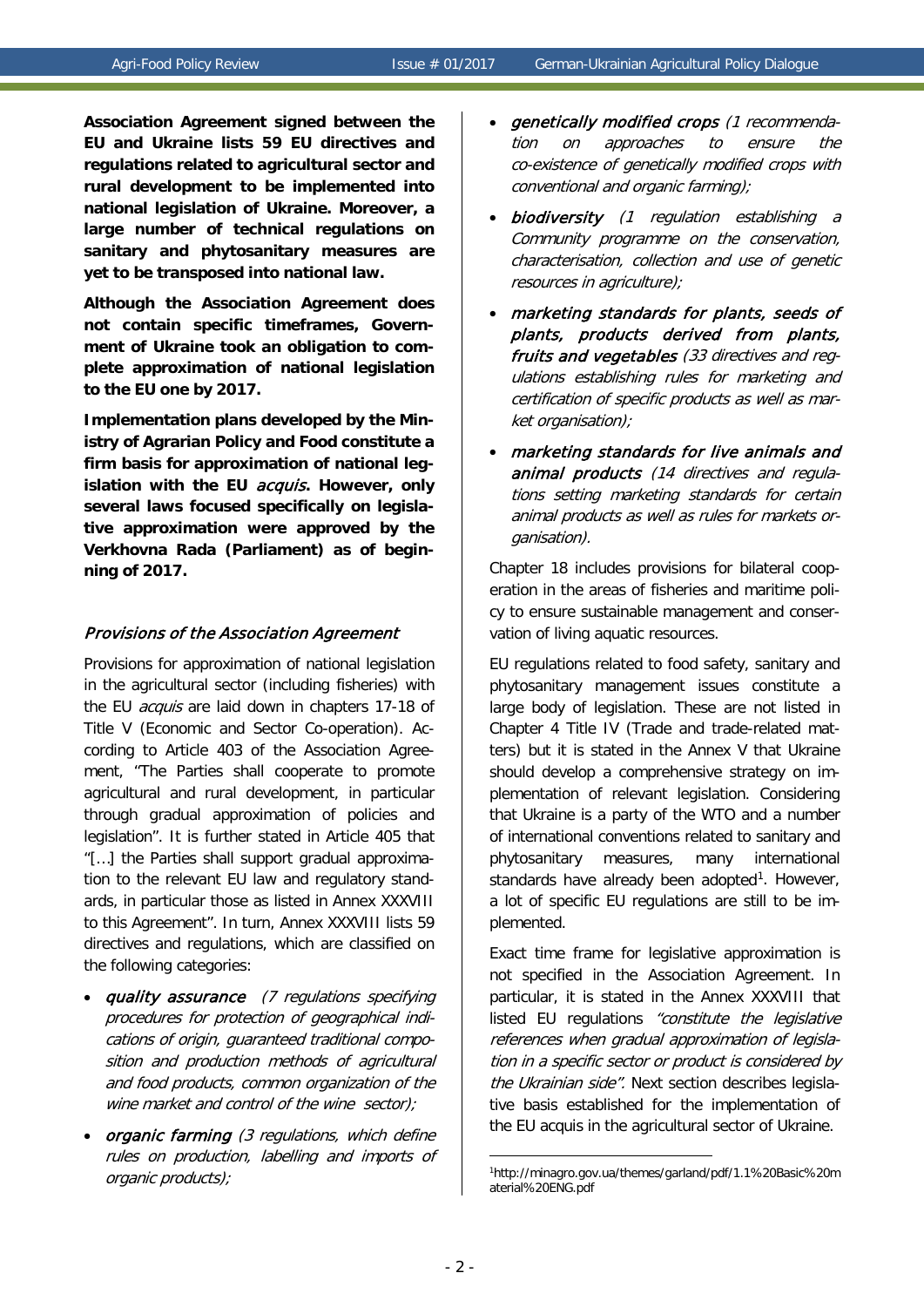### National plans for implantation of the EU acquis

An Action Plan, required for the implementation of the Association Agreement, was approved by the Cabinet of Ministers<sup>[2](#page-2-0)</sup> on September 17, 2014. This plan elucidates the division of the responsibilities between different agencies; moreover, partners from the EU side on particular issues are defined and necessary measures are outlined. Although Association Agreement does not contain specific timeframes, Government of Ukraine took an obligation to complete approximation of national legislation to the EU one by 2017. All responsible bodies had to develop and submit plans on the implementation of the EU directives and regulations by the 1<sup>st</sup> of November, 2014. Government Office for European Integration is responsible for monitoring the progress of the Action Plan.

In turn, Ministry of Agrarian Policy and Food of Ukraine (MAPF) developed detailed implementation plans for transposition of three EU regulations, which were approved by the Cabinet of Ministers on 26 November 201[4](#page-2-2)<sup>3</sup>. These plans<sup>4</sup> define specific measures, responsible institutions, timeframes and performance indicators for transposition of the following legal acts of the EU *acquis*:

- Council Regulation (EC) No 479/2008 of 29 April 2008 on the common organisation of the wine market;
- Regulation (EC) No 1830/2003 of the European Parliament and of the Council of 22 September 2003 concerning the traceability and labelling of genetically modified organisms and the traceability of food and feed products produced from genetically modified organisms;
- Commission Regulation (EC) No 555/2008 of 27 June 2008 laying down detailed rules for implementing Council Regulation (EC) No 479/2008, as regard support programmes, trade with third countries, production potential and on controls in the wine sector.

Implementation of other EU regulations is guided by the Order of the MAPF as of 19 January, 2015 № 15 "On Adoption of the Plan of approximation

-

of Ukrainian Law to EU law in the Agricultural Sector"[5.](#page-2-3) Overall, MAPF is involved in the implementation of 34 measures (18 of which as a responsible leading body) of the Action Plan. Moreover, on 24 February 201[6](#page-2-0)<sup>6</sup>, Cabinet of Ministers approved a Comprehensive strategy for implementation of the Chapter IV (of Title IV) on sanitary and phytosanitory measures of the Association Agreement. This strategy lists 70 groups of measures to implement over 250 EU regulations within 2016-2020 time period.

According to the provisions in the Association Agreement, the Strategy should be submitted for consideration at the first meeting of the Subcommittee on Management of Sanitary and Phytosanitary Measures, the date of which is currently being negotiated with the European Commission.

## Key achievements of legislative approximation in the agricultural sector

An overview of legislative acts and regulations developed by the MAPF unilaterally or in cooperation with parliamentary members proves that most efforts were concentrated on deregulation measures. It should be noted that many important laws are being stuck in the pipeline waiting for approval by the Verkhovna Rada for several years already. Just a few approved legal acts described below focused exclusively on approximation with the EU acquis. The following description of implemented regulations does not claim for being complete.

Fundamental provisions to ensure quality and safety of food products in line with the EU regulations were introduced already in 2014 with the approval of the Law  $#$  No1602-VII "On amendments of certain legislative acts of Ukraine on food products"<sup>[7](#page-2-2)</sup> as of 22 of July, 2014, and Law  $#1648$ -VII "On amendments of certain legislative acts of Ukraine on identification and registration of ani-mals"<sup>[8](#page-2-4)</sup> as of 14 of August, 2014.

<span id="page-2-4"></span><span id="page-2-3"></span><span id="page-2-2"></span><span id="page-2-1"></span><span id="page-2-0"></span><sup>2</sup> http://zakon4.rada.gov.ua/laws/show/847-2014-%D1%80 3 http://zakon1.rada.gov.ua/laws/show/1144-2014-%D1%80 4 http://www.kmu.gov.ua/control/publish/article?art\_id=247981 881

<sup>5</sup> http://minagro.gov.ua/uk/ministry?nid=15556 <sup>6</sup> http://zakon5.rada.gov.ua/laws/show/228-2016- %D1%80/page

<sup>7</sup> http://zakon5.rada.gov.ua/laws/show/1602-18/page

<sup>8</sup> http://zakon2.rada.gov.ua/laws/show/1648-vii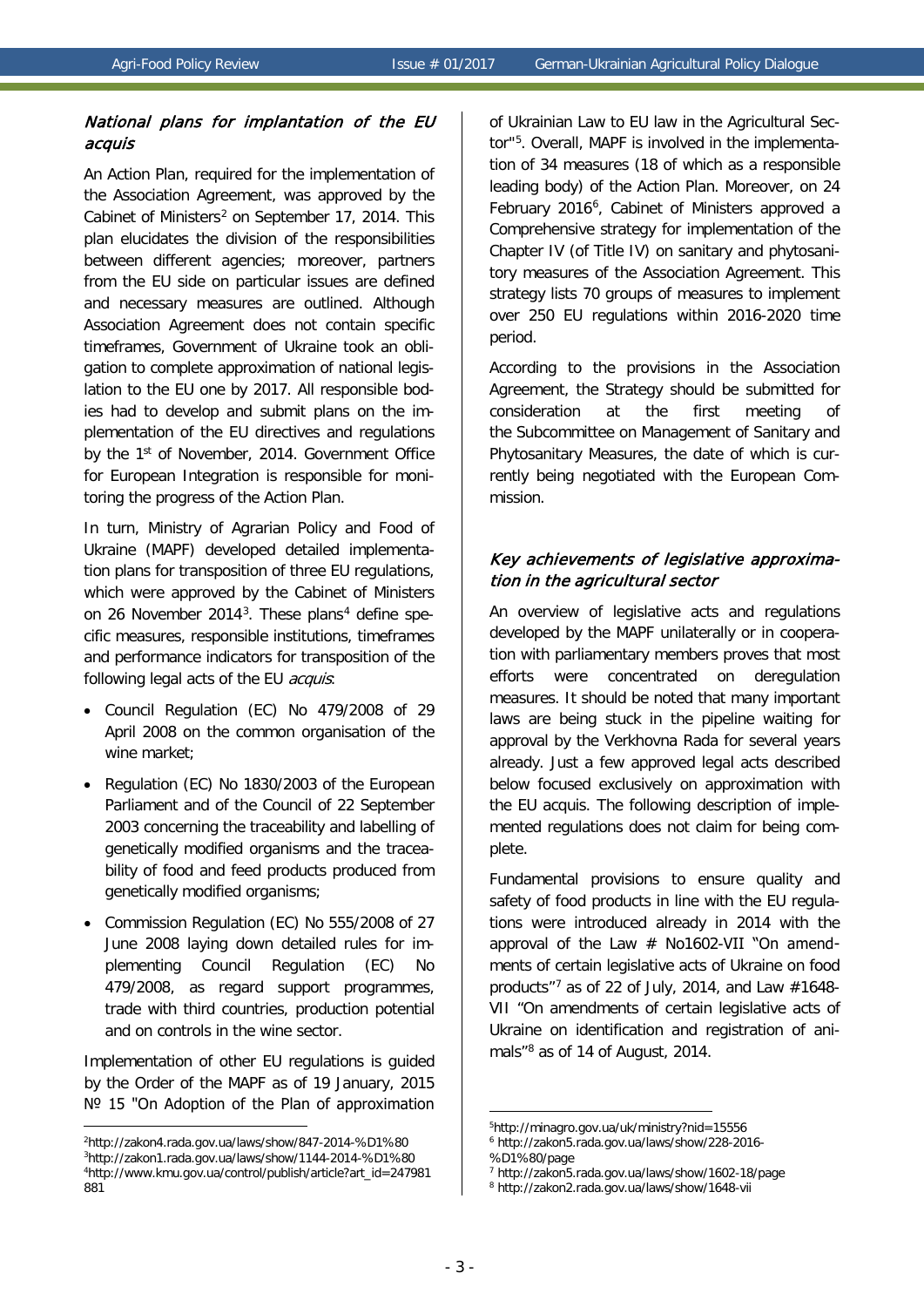The Law #1602-VIІ clarified terminology and introduced provisions for establishment of one umbrella state body on food safety issues and traceability of products and, most importantly, , requirements for all market operators to implement a system of food safety management based on HACCP[9](#page-3-0) principles, etc. The law came into an effect on 20 September, 2015.

The Law #1648-VII introduced mandatory identification and registration of cattle, pigs, horses, sheep and goats, as required by the EU legislation. This import measure helped to improve state control of veterinary and sanitary conditions on farms and traceability of animal produce in order to identify animal diseases and prevent epizooties. For consumers this means higher standards of food safety.

In 2015, two other important laws were approved by the Verkhovna Rada. The Law № 864-VIII "On amendments of certain laws of Ukraine on seeds and propagating material to harmonize it with European and international standards<sup>"[10](#page-3-1)</sup> as of 8 December 2015. The law should facilitate the implementation of requirements of the Association Agreement by introducing procedures for registration and certification of seeds. Thus, the law establishes framework conditions for implementation of the EU directives and regulations related to seeding and propagating material listed in Annex XXXVIII. Detailed technical regulations will have to be approved yet.

The second Law № 287-VIII "On the by-products of animal origin not intended for human consumption"[11](#page-3-2) as of 7 April 2015 defines key principles and priorities for sustainable state policy in the area of production and sale of animal by-products. Thus, the risks for human and animal health at different stages - from collection and processing of such by-products to their use should be reduced. The law ensures harmonization with the EU regulations № 1069/2009 and № 142/2011. It will facilitate improvement of the state control in the given area and prevention of infectious diseases.

<u>.</u>

Moreover, the Cabinet of Ministers of Ukraine also approved Concept for Rural Development<sup>[12](#page-3-3)</sup> (Order # 995-р as of 23.09.2015). The aim of the Concept is to establish necessary organizational, legal and financial preconditions for sustainable development of rural areas. The Concept defines priorities for the development of rural areas by 2025 and shifts the focus from supporting agrarian sector to support of rural development. The Concept envisions also harmonization with relevant EU legislation.

In 2016, the Cabinet of Ministers of Ukraine approved detailed rules for production of organic apiculture products or raw materials (Decree #208 as of 23.03.2016), organic products or raw materials of plant origin (Decree #587 as of 31.08.2016) and of animal origin (Decree #241 as of 30.03.2016) to foster development of the domestic market of organic production and stimulate further integration with the EU market. In addition, Ministry of Agricultural Policy and Food of Ukraine approved specific requirements to cacao products and chocolate (Order #157 as of 13.04.2016).

### **Outlook**

A number of key legislative acts targeting approximation with the EU law were developed and submitted in the previous years. Their adoption by the Verkhovna Rada is expected in 2017.

The draft law #0906 "On state control which is carried out to verify compliance with the legislation on food and feed safety, animal health and welfare"[13](#page-3-4) was registered back in 2014 and should be approved now by the Verkhovna Rada in the second reading. This draft law is important not only to ensure harmonization with the EU Regulations #854/2004, #882/2004, #669/2009 and EU Directive #97/78/EU but also to improve existing legislative provisions for protection of human health and to strengthen consumer rights.

The draft law #2845-1 "On feed"[14](#page-3-2) (registered on 27.05.2015) aims to streamline legislative provisions on production, movement, hygiene, labeling of feed, establishment of good practice of feeding

<span id="page-3-3"></span><span id="page-3-0"></span><sup>&</sup>lt;sup>9</sup> Hazard analysis and critical control points

<span id="page-3-4"></span><span id="page-3-1"></span><sup>10</sup> http://zakon5.rada.gov.ua/laws/show/864-19

<span id="page-3-2"></span><sup>11</sup> http://zakon5.rada.gov.ua/laws/show/287-19

<sup>12</sup> http://zakon2.rada.gov.ua/laws/show/995-2015-%D1%80

<sup>13</sup> http://w1.c1.rada.gov.ua/pls/zweb2/webproc4\_1?pf3511=52373

<sup>14</sup> http://w1.c1.rada.gov.ua/pls/zweb2/webproc4\_1?pf3511=55372